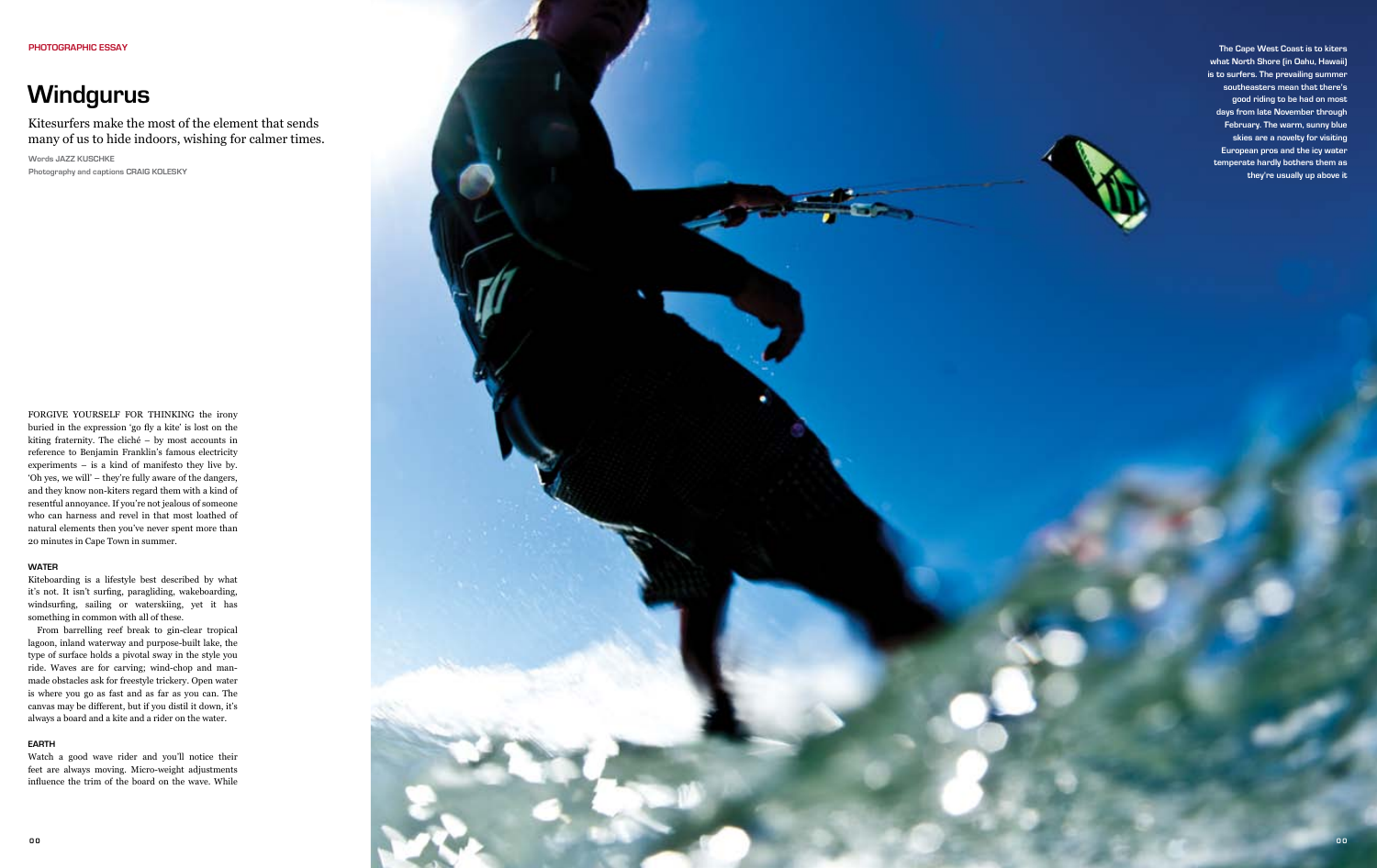

#### **Terminology**

**The terms kiteboarding and kitesurfing are often used interchangeably, but this isn't entirely correct. You won't find many boardriders complaining about the misinterpretation, but it's best to get it right. Generally, kitesurfing is more oriented to wave riding and carving, usually on strapless boards that resemble surfboards. Kiteboarding encompasses freestyle and performance riding – big airs and technical tricks on double-sided boards bred from wakeboarding**

they're riding strapless, grounded to their surfboards by gravity and skill alone, freestylers spend as much time as possible in the air. Aided by bindings and foot straps, they prefer equipment that won't look out of place boosting off the wake behind a boat.

With the aid of man-made obstacles such as rails and kicker ramps, skateboarding, snowboarding and wakeboarding manoeuvres have been borrowed, mastered and improved. To the point that some may say riding a twin tip is finite. That there are no new variations to be invented. These doubters are proven wrong every day.

If they speak one language, they speak many. Kiting has fuelled travel to exotic locations most other adventure sportsmen have traditionally avoided. Trade winds and windy seasons are now embraced. The strip from Milnerton to Melkbosstrand in Cape Town is the centre of the kiting universe from December through February. And the vibes are good. Because above all, everybody loves the wind.  $\Box$ 

If the board brings the joy, it's the kite that provides the drive. While you (may) eventually settle on a board, a real rider will most probably never be satisfied with his or her kite. There exists a constant search for the perfect combination of drive, power, manoeuvrability, ability to depower and ease of setup. And, the nuances in shape, size, colour (sure, why not?) and configuration are so vast that the average is to own three. At least.

## **Fire**

Like most things worth doing, to learn how to ride a kite can be downright frustrating. The variables at play – from learning to ride with both your left and right foot forward (like a windsurfer) to where the kite needs to be to harness the most power (like a paraglider) – means you don't just wake up one day and decide you want to be a kiteboarder.

You don't simply show up at the beach as you would at the court, newly purchased racket in hand ready to become a tennis player. There's a frame of reference to master, a certain hierarchy to understand and ultimately fit into.

And it's dangerous. Dislocated shoulders, blown knees, rolled ankles. People have died.

Kiters then are made, not born. They're drawn to it from surfing, from wakeboarding, windsurfing and even sailing. Very rarely is it their first sport, most often it is the chief. Real riders know their place in the line-up and understand the flow. It's the reason you can go to a busy kiting beach on a semi-gale day and be amazed at how there are no big crashes. How they don't all get tangled up.

**' Mowing the lawn' is the term used for cruising close to the wind, hard on the rail. For expert riders it's usually a time of quiet reflection in between frenzied maneuvers. To the less skilled it's as fast and good as it gets – the ride of their lives.**

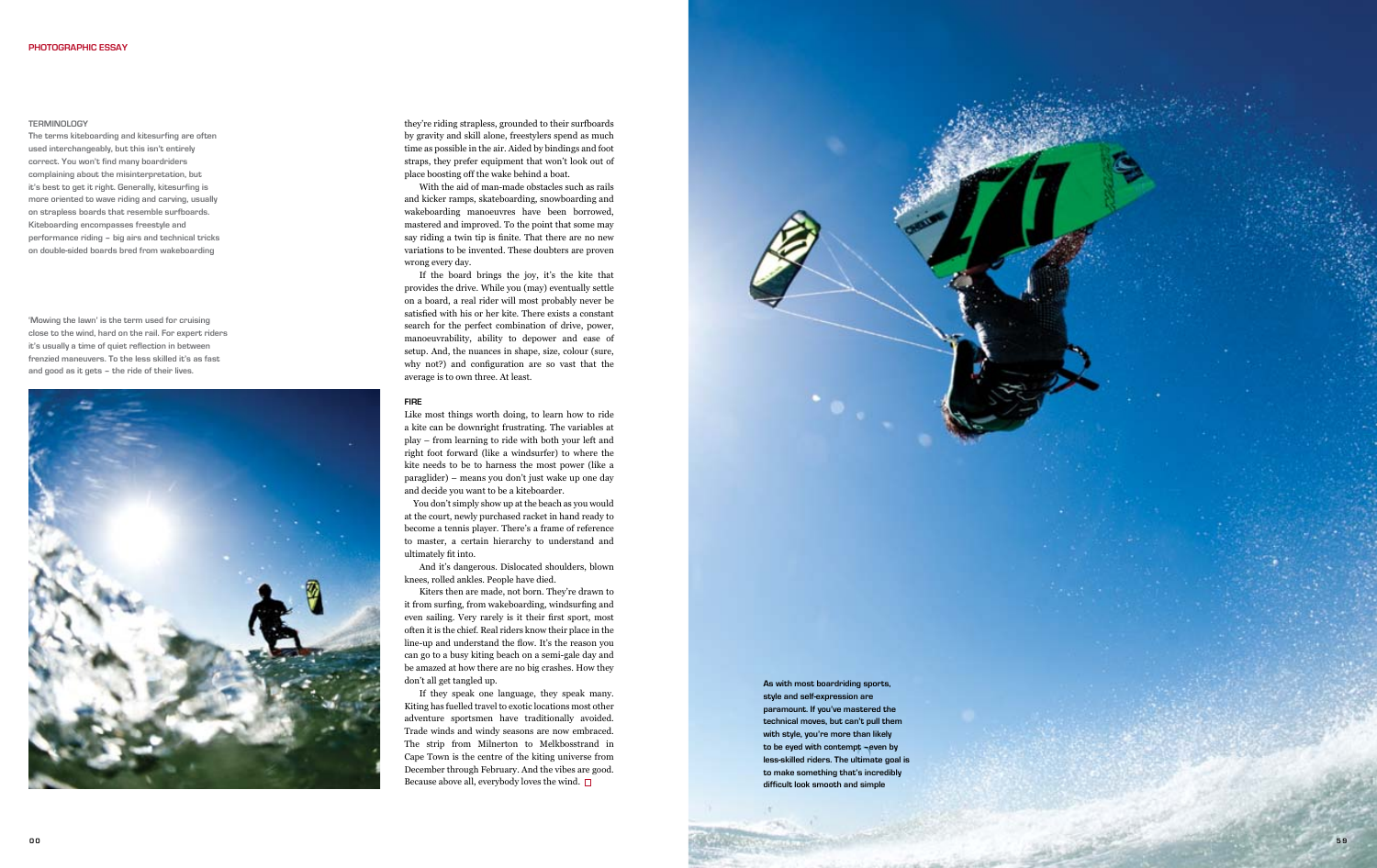

**Boys and their toys – the stakes may have changed and the medium be somewhat more variable, but at the end of the day, flying a kite is still all about having a laugh**

**WARREN**